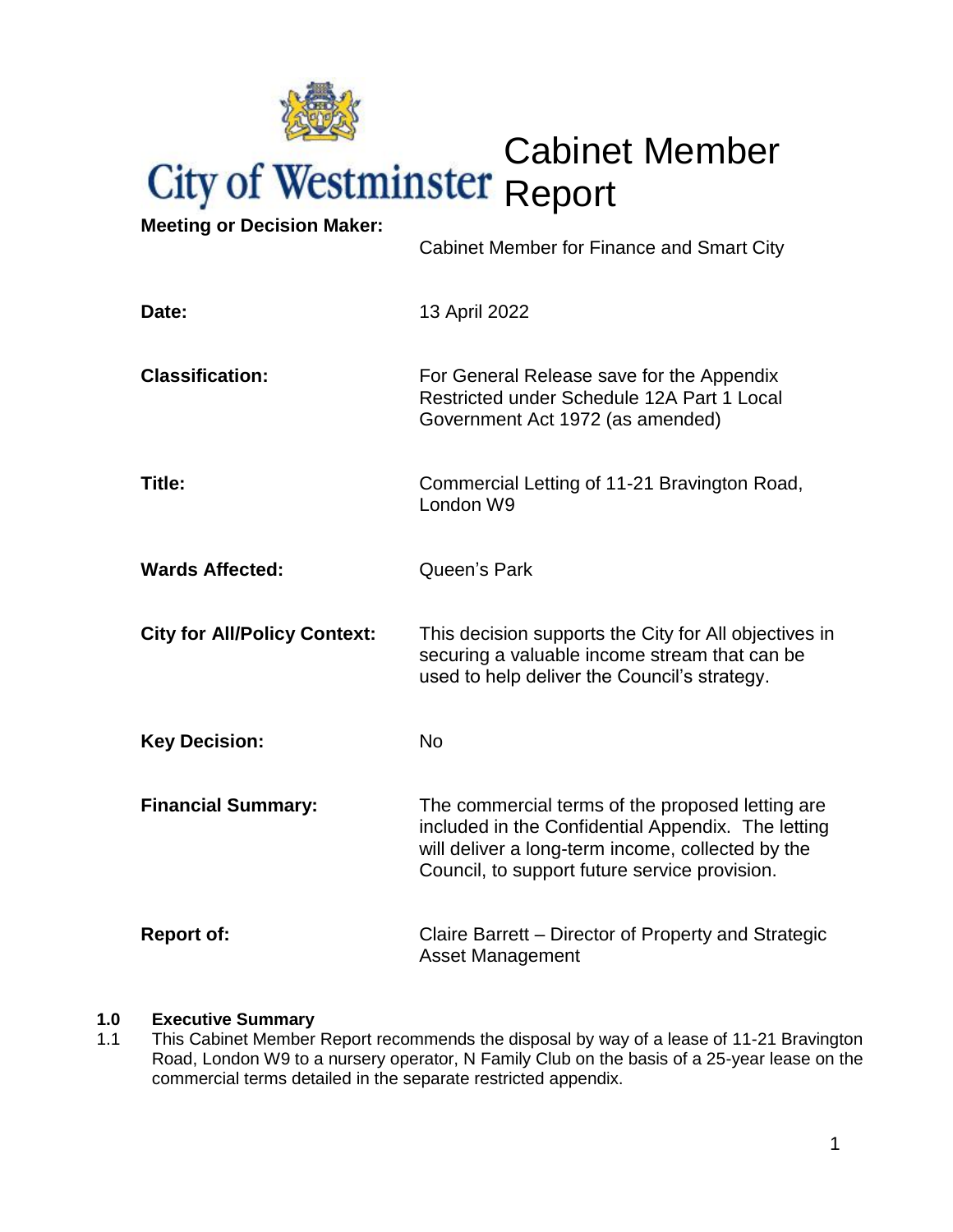### **2.0 Recommendation**

2.1 To approve the grant of a 25-year lease to N Family Club on the Heads of Terms within the Confidential Appendix.

### **3.0 Reasons for the decision**

3.1 Under the WCC Constitution Cabinet Member approval is required where the initial rent under a lease is in excess of £125,000 per annum which applies in this case.

### **4.0 Background**

- **4.1** The subject property is a self-contained former school building located at the south end of Bravington Avenue, close to the junction with Harrow Road. The property is owned freehold by the Council. The accommodation is arranged over the ground floor and extends to 4,200 sq ft (gross internal area). There is parking for 2-3 cars and a large children's play area to the front and side of the building.
- **4.2** The property was previously let to The Learning Disability Network who operated the site as the Rainbow Family Centre (nursery provision). They vacated the site at the end of 2021.
- **4.3** The Council's Corporate Property department placed the property back on the market in February 2022 via specialist nursery letting agency, Bernard Gordon. Offers were received from 7 nursery providers. At this pre-contract stage the details of these offers are confidential and are discussed in a separate Confidential Appendix.
- **4.4** The property sits in the General Fund.

#### **5.0 Financial Implications**

**5.1** This letting will eradicate WCC's vacant holding costs and deliver a significant income that will contribute to achieving the Corporate Property investment income target. Income from Property goes to support council services.

### **6.0 Legal Implications**

- **6.1** The Council has the power to enter into the proposed arrangements under section 1 of the Localism Act 2011 (the "General Power of Competence"). The General Power of Competence states that a local authority may do anything a person can do so long as it is not specifically prohibited (under that Act or other legislation not prohibited). A local authority may exercise the General Power of Competence for its own purpose, for a commercial purpose or for the benefit of others.
- **6.2** Local authorities are given further powers under the Local Government Act 1972 to dispose of land in any manner they wish, including sale of their freehold interest, granting a lease or assigning any unexpired term on a lease, and the granting of easements. The only constraint is that a disposal must be for the best consideration reasonably obtainable (except in the case of short tenancies), unless the Secretary of State consents to the disposal (section 123, LGA 1972). The rental due to be paid under the lease is in excess of the leasing agents premarketing rental valuation and was determined via an open marketing exercise so the requirement to obtain best consideration has been satisfied.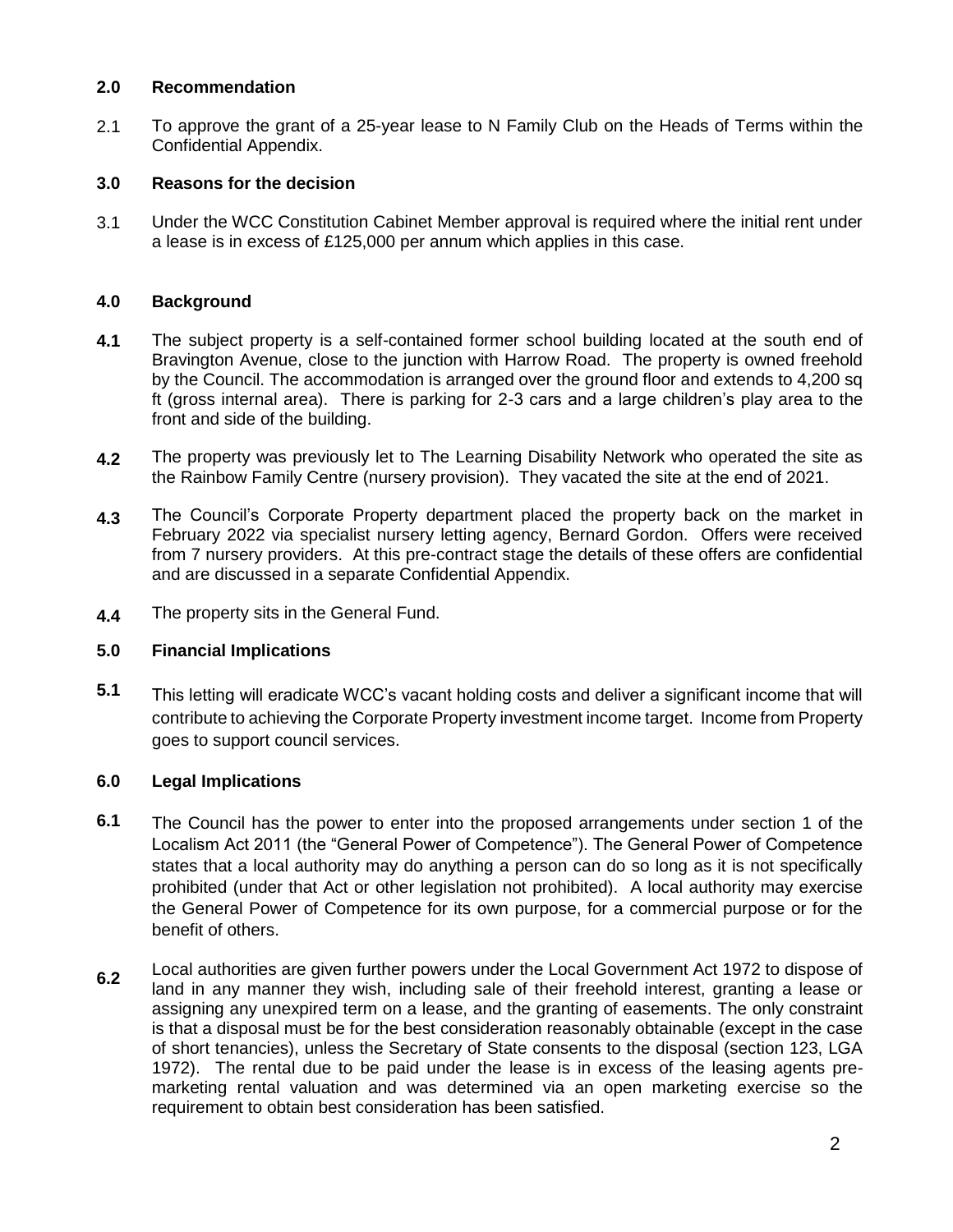**6.3** If the lease is within the Landlord and Tenant Act 1954 (the Act) then the Council is obliged to offer a new lease to the tenant on similar terms at the end of the term. If not within the Act, the Council can take the property back at the end of the term without an obligation to grant a new lease. This gives the Council flexibility on what it may wish to do with the site in the future

### **7.0 Carbon Impact**

**7.1** There is no carbon impact from this decision which relates to the reletting of an existing WCC investment property.

### **8.0 Consultation**

**8.1** A Briefing note explaining the reasons and letting details of the property was circulated to Ward Councillors on 5 April 2022.

# **If you have any queries about this Report or wish to inspect any of the Background Papers, please contact:**

Rupert Grass, [rgrass@westminster.gov.uk](mailto:rgrass@westminster.gov.uk)

# **APPENDICES**

Appendix A – Offer Analysis (restricted under Schedule 12A Part 1 of Local Government Act 1972)

# **BACKGROUND PAPERS**

None

*NB: For individual Cabinet Member reports only*

For completion by the **Cabinet Member for Finance and Smart City**

# **Declaration of Interest**

I have no interest to declare in respect of this report

| Signed: |                                  | Date: 13 April 2022 |
|---------|----------------------------------|---------------------|
|         | NAME: Councillor Paul Swaddle    |                     |
|         | State nature of interest if any: |                     |

(*N.B: If you have an interest, you should seek advice as to whether it is appropriate to make a decision in relation to this matter*)